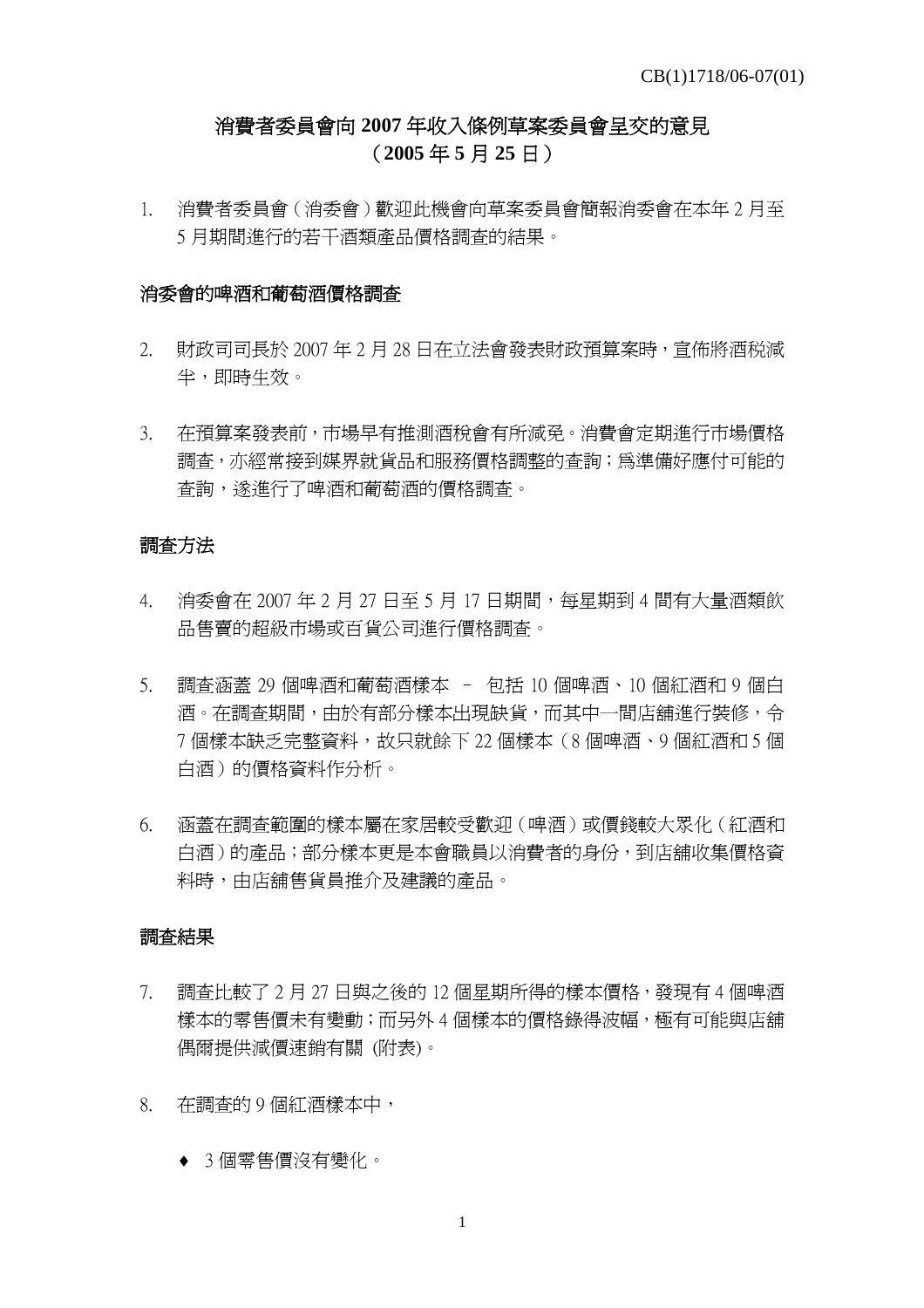- ◆ 1個的零售價在 4 月開始下調 中\$230 下調至\$210 (-8.7%)。
- ◆ 2個樣本的零售價上調 其中一個樣本在 4 月中開始由\$218 上調至\$228 (+4.6%);另一個樣本在 4 月由\$279 上調至\$310(+11.1%),及後在 5 月 調整至\$309 (與 2007年 2 月 27 日的售價比較,上升 10.8%)。
- ◆ 3個樣本的零售價在 3 月至 5 月間錄得波幅。
- 9. 在調查的 5 個白酒樣本中,
	- ♦ 1 個樣本的零售價沒有變化。
	- ♦ 1 個樣本的價格下調 在 5 月由\$318 下調至\$288(-9.4%)。
	- ◆ 1個樣本在 3 月開始持續以優惠價發售,與 2007 年 2 月 27 日的售價比較, 調低了 15.2%至 36.9%。
	- ♦ 2 個樣本的零售價在 3 月至 5 月間錄得波幅。

### 總結

- 10. 消委會從業界方面瞭解,葡萄酒的零售價涉及多項因素,包括貨品成本、稅 率、運費、處理成本、利潤等,因此,難以衡量零售價有否反映酒稅寬減或 其幅度。
- 11. 消費會的調查結果顯示,政府在 2 月尾宣佈調低酒稅後,有個別葡萄酒樣本 將零售價下調,但同時亦有個別樣本將價格上調,而涵蓋在調查的大多數葡 萄酒及啤酒樣本,其價格並沒有顯著變化,故難以評定減稅對所調查的樣本 的價格有否直接影響。
- 12. 酒稅作爲其中一個成本項目應會影響酒類價格,故普羅大眾均會合理地期 望,葡萄酒、啤酒和其他酒類飲品的零售價會因應減酒稅而調整。如因某些 原因令減稅不能惠及消費者,消委會認為應向消費者解釋原因。